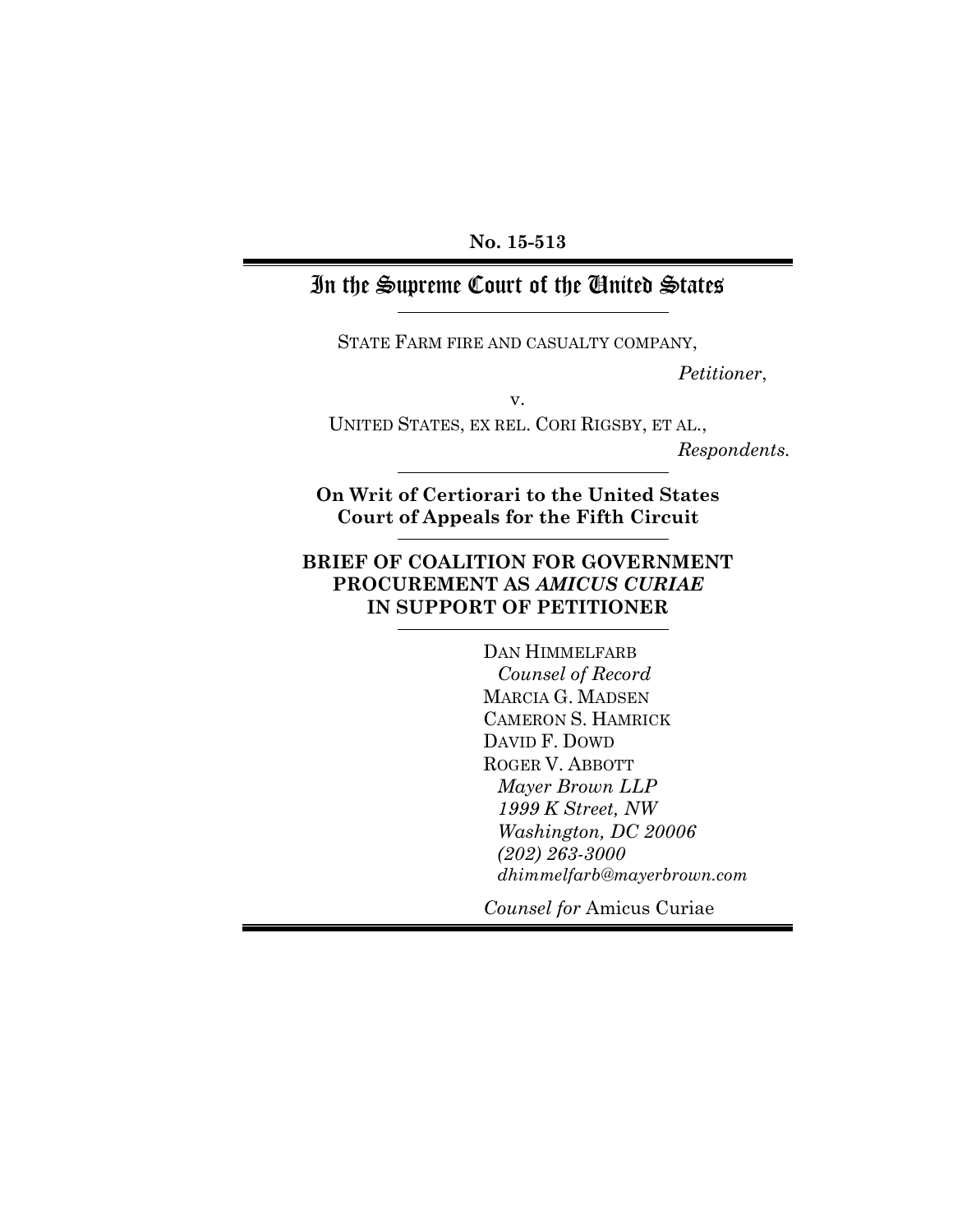## **TABLE OF CONTENTS**

|                                                                            | Page |
|----------------------------------------------------------------------------|------|
|                                                                            |      |
|                                                                            |      |
| INTRODUCTION AND SUMMARY OF                                                |      |
|                                                                            |      |
|                                                                            |      |
| A. The Seal Requirement Protects The                                       |      |
| Interests Of Defendants In FCA                                             |      |
|                                                                            |      |
| B. Failure To Enforce The Seal                                             |      |
| Requirement Exposes FCA Defendants                                         |      |
| To Reputational Harm And Pressure To                                       |      |
|                                                                            |      |
| C. Negative Publicity From Violation Of                                    |      |
| The Seal Requirement Places<br>Government Contractors At A                 |      |
|                                                                            |      |
|                                                                            |      |
| D. Violation Of The Seal Requirement<br>Inhibits The Ability Of Government |      |
| Contractors To Obtain An Equitable                                         |      |
| Settlement And Exposes Them To                                             |      |
| Liability For Failure To Disclose12                                        |      |
|                                                                            |      |
|                                                                            |      |

i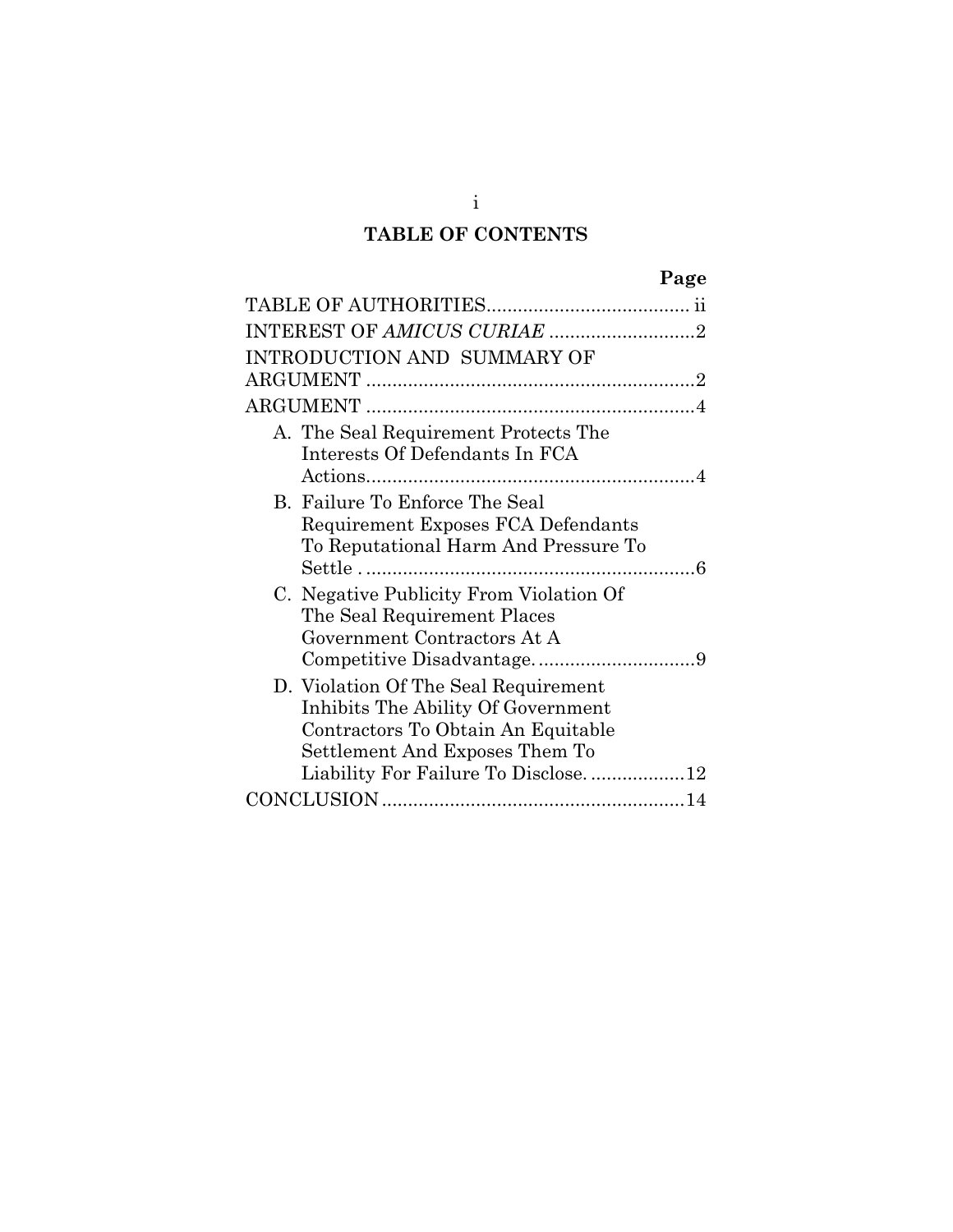## <span id="page-2-0"></span>**TABLE OF AUTHORITIES**

### **Cases**

| ACLU v. Holder,                                                              |
|------------------------------------------------------------------------------|
| Dyncorp Int'l LLC,<br>B-411465 (Aug. 4, 2015), 2015 CPD                      |
| FCi Fed., Inc.,<br>B-408558.4-6 (Oct. 20, 2014), 2014                        |
| Glob. Integrated Sec. (USA) Inc.,<br>B-408916.6 (Sept. 30, 2015), 2015       |
| John C. Grimberg Co. v. United States,<br>185 F.3d 1297 (Fed. Cir. 1999)  10 |
| Trilon Educ. Corp. v. United States,                                         |
| U.S. ex rel. Bunk v. Gosselin World<br>Wide Moving, N.V.,                    |
| U.S. ex rel Garofolo v. Fed. Express,<br>Civ. No. 06-0815 (EGS) (Apr. 29,    |
| U.S. ex rel. Pilon v. Martin Marietta                                        |

**Page(s)**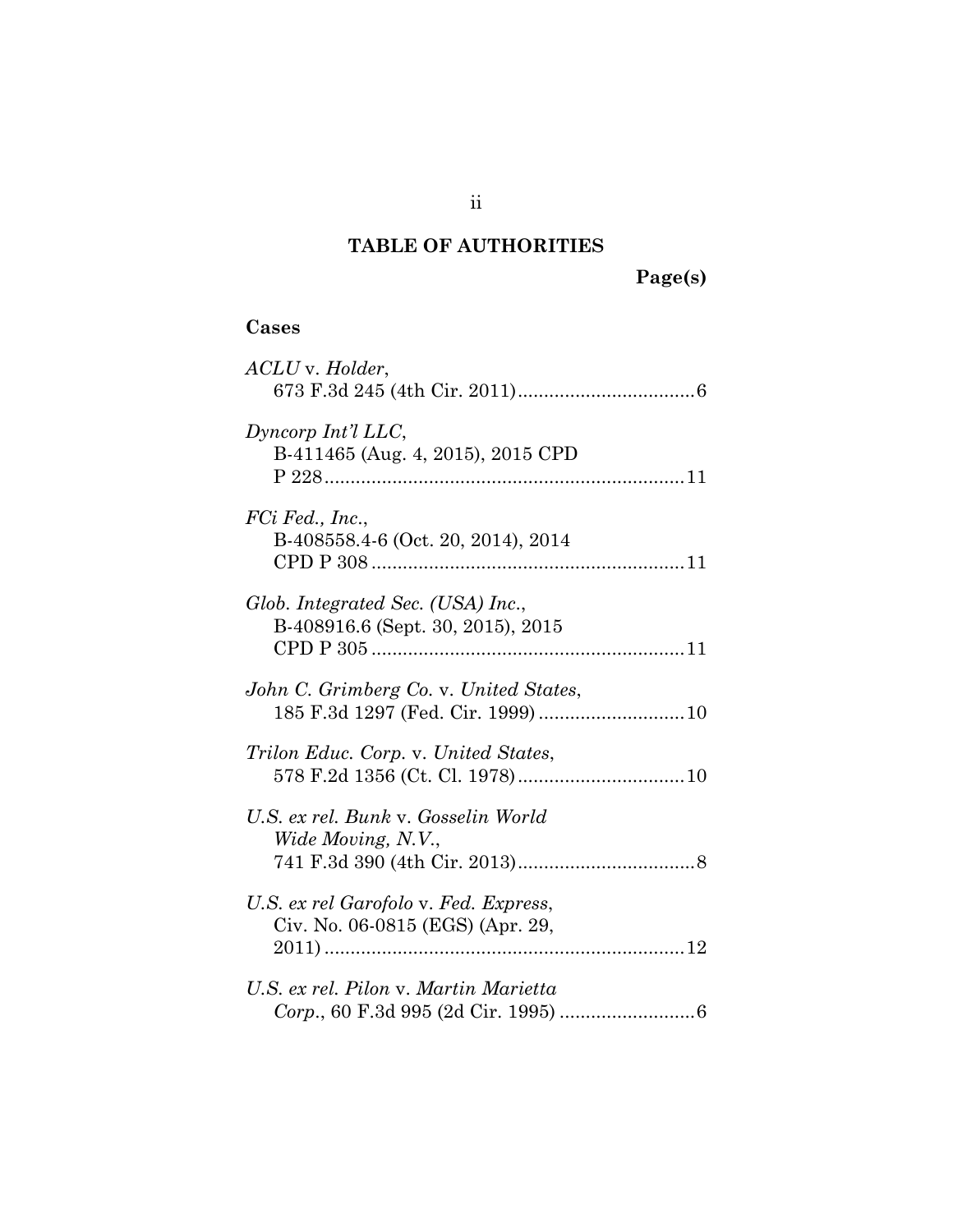### TABLE OF AUTHORITIES-continued

# $Page(s)$

## **Statutes and Regulations**

| DFARS 252.242-7005, 48 C.F.R. |
|-------------------------------|
|                               |
|                               |
|                               |

 $\overline{\text{iii}}$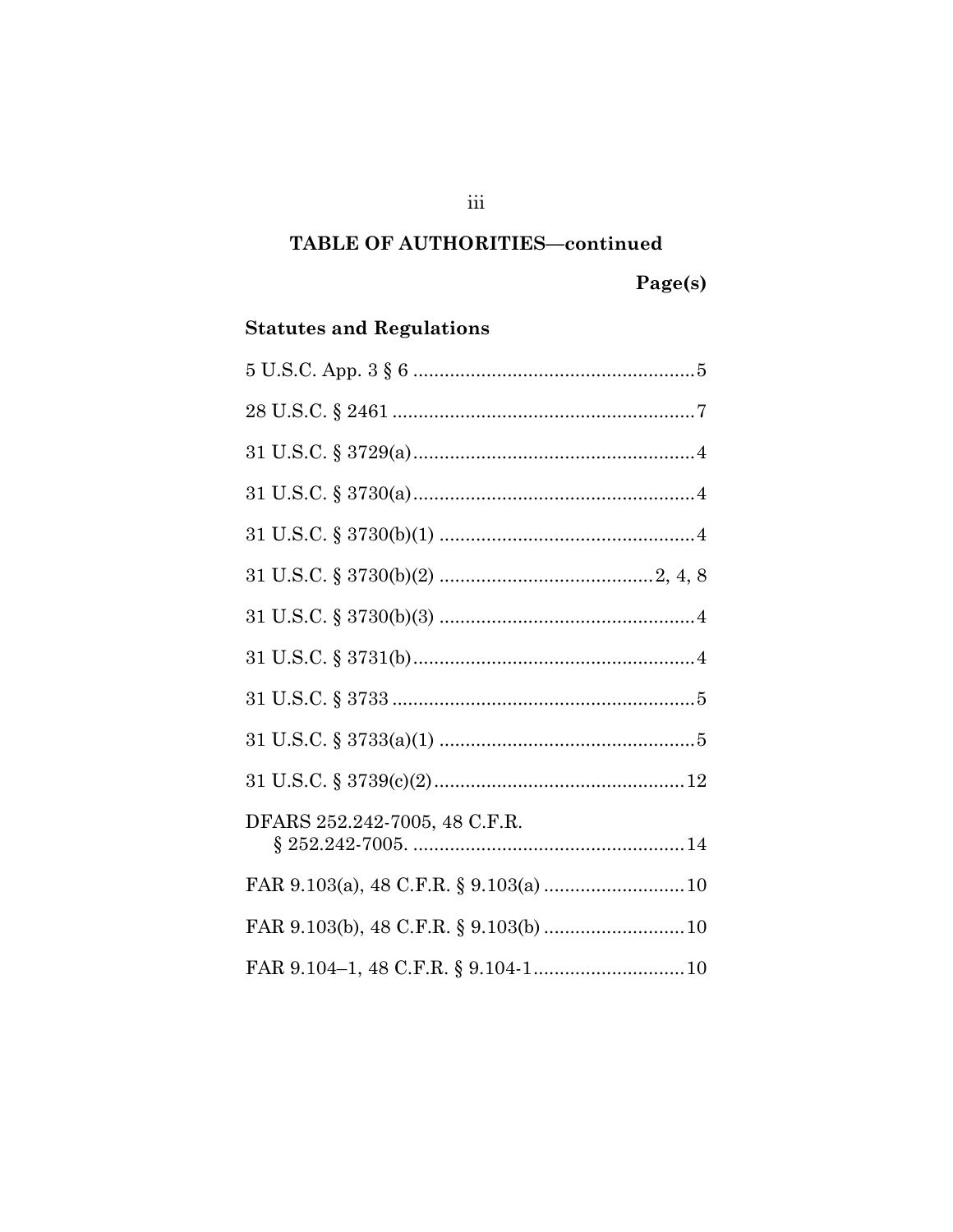### **TABLE OF AUTHORITIES—continued**

## **Page(s)**

| FAR 9.406-2(b)(vi), 48 C.F.R. § 9.406-                                                                                                                    |
|-----------------------------------------------------------------------------------------------------------------------------------------------------------|
|                                                                                                                                                           |
|                                                                                                                                                           |
| Civil Monetary Penalties Inflation<br>Adjustment, 81 Fed. Reg. 42,491                                                                                     |
| Contractor Business Ethics Compliance<br>Program and Disclosure<br>Requirements, 73 Fed. Reg. 67064                                                       |
| <b>Miscellaneous</b>                                                                                                                                      |
| Consolidated Settlement Agreement in<br>U.S. ex rel. Thorpe v.<br><i>GlaxoSmithKline LLC</i> , No. 11-cv-                                                 |
| Joel D. Hesch, It Takes Time: The Need<br>to Extend the Seal Period for Qui<br>Tam Complaints Filed Under the<br><i>False Claims Act, 38 SEATTLE U.L.</i> |
|                                                                                                                                                           |

iv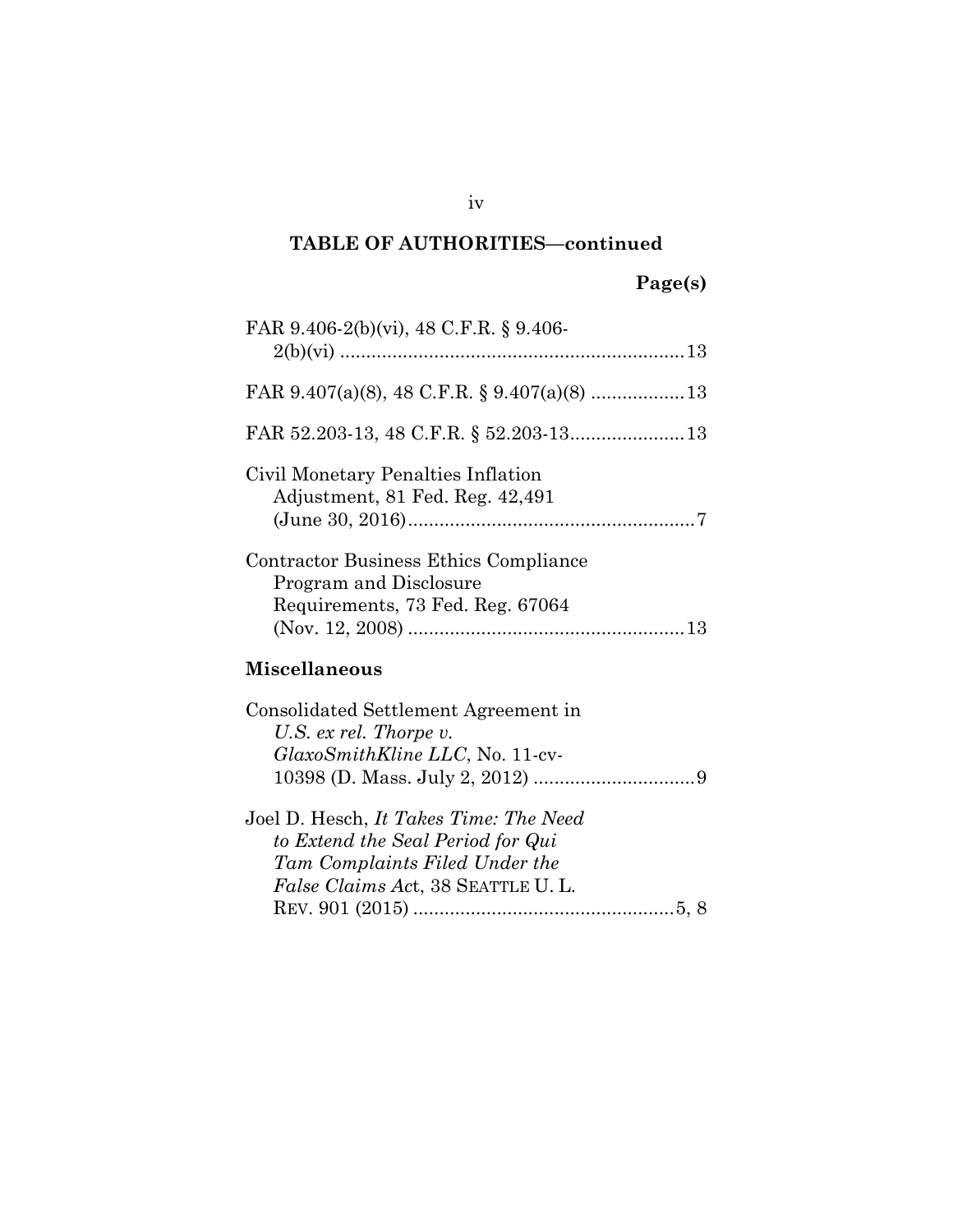### **TABLE OF AUTHORITIES—continued**

## **Page(s)**

| David Kwok, <i>Evidence from the False</i> |  |
|--------------------------------------------|--|
| Claims Act: Does Private                   |  |
| <b>Enforcement Attract Excessive</b>       |  |
| Litigation?, 42 PUB. CONT. L. J. 225       |  |
|                                            |  |
|                                            |  |
| Settlement Agreement in U.S. ex rel.       |  |
| Garofolo v. FedEx Corp., No. 06-0815       |  |
|                                            |  |
| US Department of Justice, Civil            |  |
| Division, Fraud Statistics-                |  |
|                                            |  |
| US Department of Justice, <i>Press</i>     |  |
| Release: GlaxoSmithKline to Plead          |  |
| Guilty and Pay \$3 Billion to Resolve      |  |
| Fraud Allegations and Failure to           |  |
|                                            |  |

v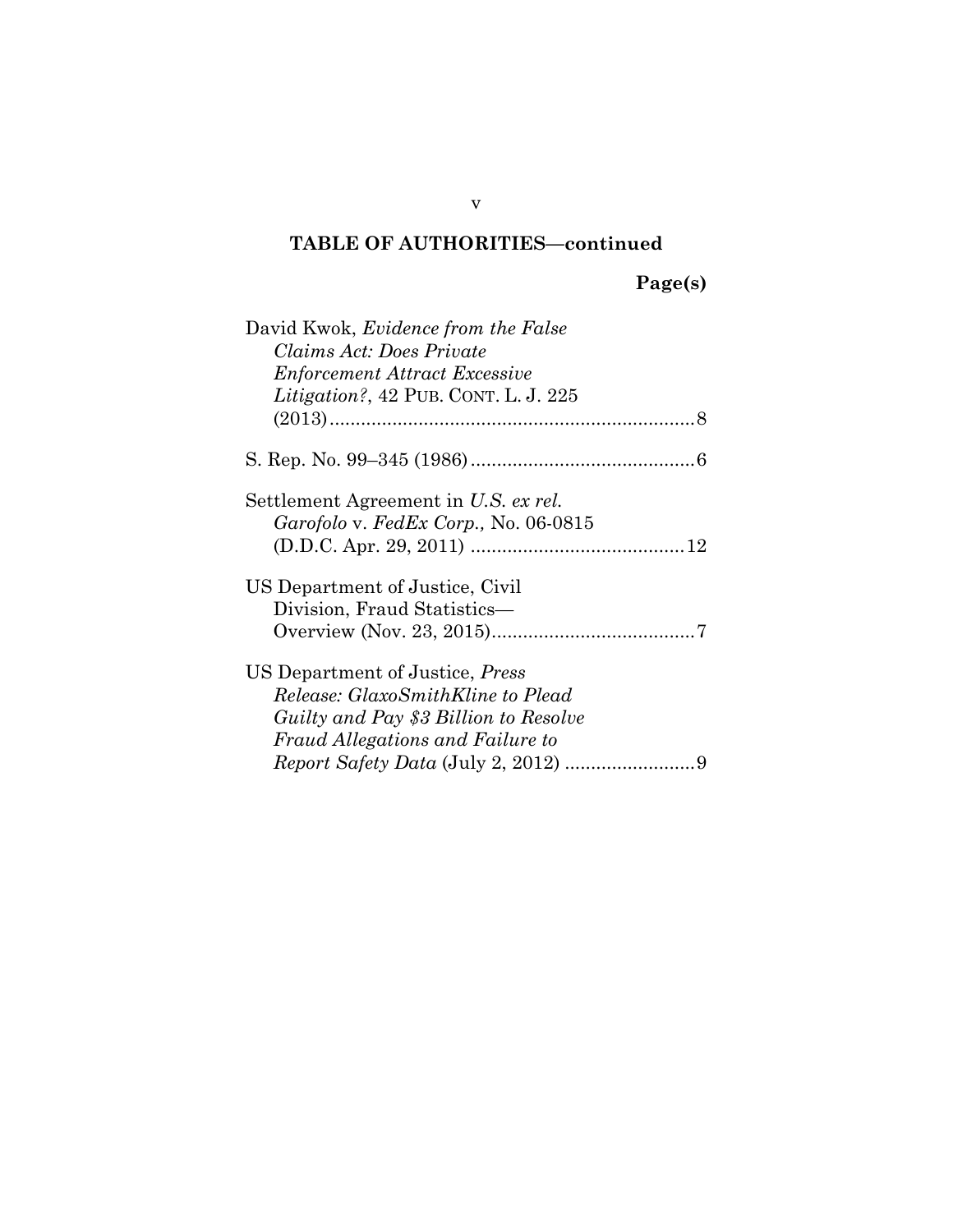#### <span id="page-6-0"></span>**INTEREST OF** *AMICUS CURIAE*

*Amicus curiae* Coalition for Government Procurement (Coalition) is a nonprofit, nonpartisan organization comprising small, medium, and large commercial contractors that sell products and services to the federal government. The Coalition has over 200 member companies covering a wide variety of industries. Its members include the top five federal contractors and collectively account for a significant percentage of the sales generated through General Services Administration (GSA) and Department of Veterans Affairs contracts, including those awarded through the Multiple Award Schedules (MAS) program. According to the GSA website, MAS contracts alone are responsible for \$50 billion in annual spending, representing approximately 10 percent of overall federal spending. Coalition members are also responsible for many other commercial items purchased annually by the federal government through other contractual mechanisms. The Coalition has been active for more than 35 years in bringing together public- and private-sector procurement leaders to work toward the mutual goal of common-sense acquisition.[1](#page-6-1)

The Coalition's members have been subject to a number of False Claims Act (FCA or Act) actions, brought both by relators and by the government. They also have been subject to FCA investigations.

<span id="page-6-1"></span><sup>1</sup>Pursuant to Rule 37.6, *amicus* affirms that no counsel for a party authored this brief in whole or in part and that no person other than *amicus*, its members, or its counsel made a monetary contribution to the brief's preparation or submission. All parties have consented to the filing of this brief.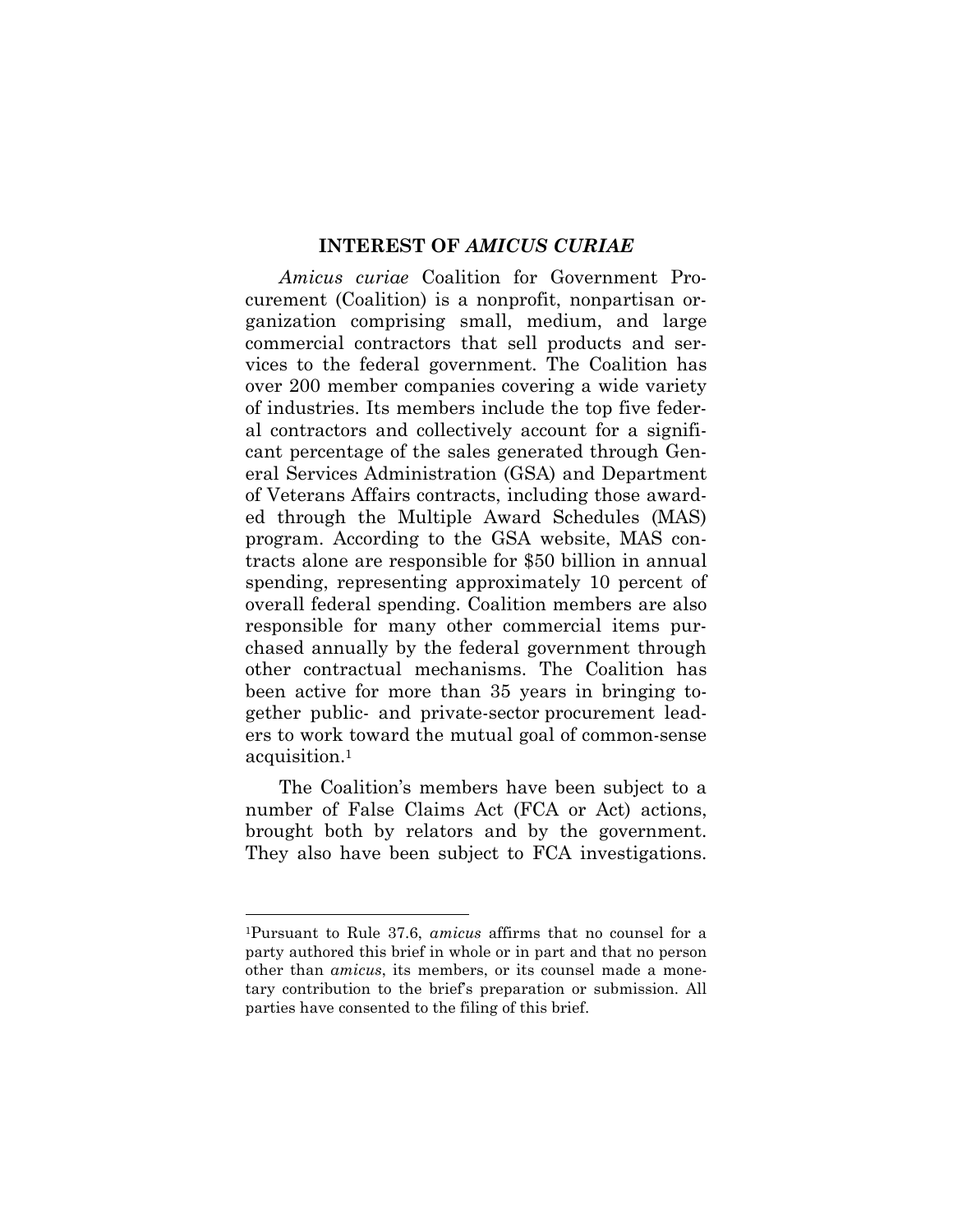The Coalition therefore has a strong interest in the enforcement of the Act's seal requirement in general and the standard for deciding whether to dismiss a relator's claim for violation of that requirement in particular.

#### <span id="page-7-0"></span>**INTRODUCTION AND SUMMARY OF ARGUMENT**

The FCA provides that complaints filed by relators "shall be filed in camera, shall remain under seal for at least 60 days, and shall not be served on the defendant until the court so orders." 31 U.S.C. § 3730(b)(2). The effect of this statutory mandate is twofold: it shields the existence and content of the complaint from the public (as is common whenever a protective order is issued); and it withholds the existence and content of the complaint from the defendant. These two requirements work in tandem. One purpose of the latter is to allow the Department of Justice (DOJ) to investigate the allegations without "tipping off" the defendant. One purpose of the former is to protect the reputation of the defendant, which does not yet even know what the exact allegations are and is therefore unable to defend itself.

FCA actions are often kept under seal for three years or even longer. And they expose defendants to the possibility of hundreds of millions of dollars in damages. Failure to enforce the seal leaves FCA defendants defenseless to protect their reputation for an extended period and gives relators a strong incentive to go public with their allegations, in the hope of forcing defendants to settle quickly or convincing DOJ officials to intervene.

Violation of the seal has additional consequences that uniquely affect government contractors. In the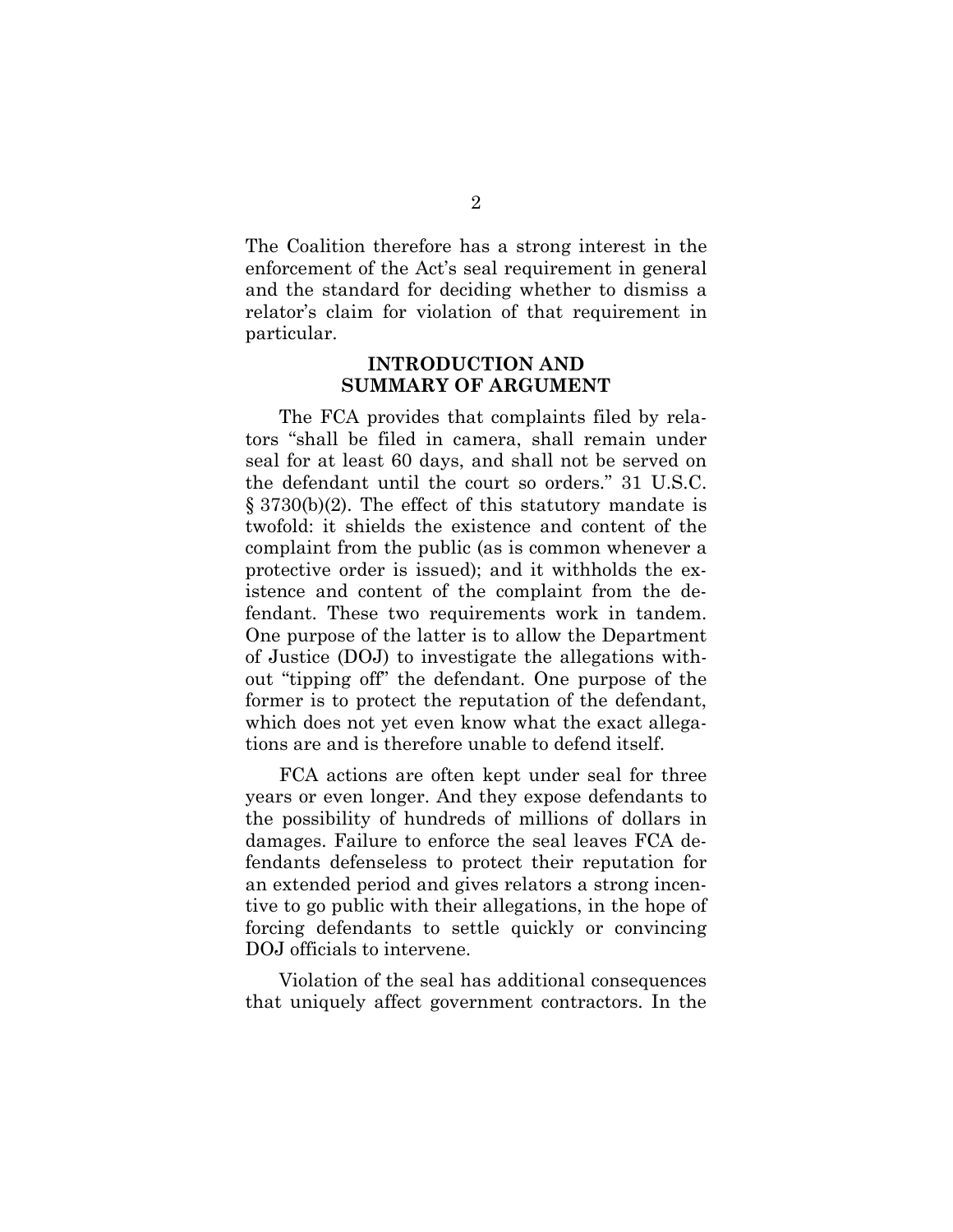first place, public notoriety resulting from the breach undermines the ability of the defendant to win contracts in procurements conducted while the case is under seal. Under public-contracting law, a contracting officer (CO) cannot award a contract unless the CO has made an affirmative finding that the awardee is a "responsible" offeror. Negative publicity due to ongoing litigation casts doubt on the fitness of the defendant to contract with the government. Likewise, in federal procurements competitors of the defendant can cite the existence of pending allegations to call into question the defendant's ability to perform—or, if the defendant is an awardee, to persuade the agency to take corrective action. Beyond this, swirling rumors of an FCA investigation inhibit the defendant from entering into subcontracting or teaming arrangements with other government contractors.

Finally, despite the seal, FCA defendants can usually infer from the subpoenas they receive that some sort of investigation is underway. When the seal is respected, defendants have the opportunity to conduct an internal audit and to promptly disclose noncompliance, if any exists. This proactive approach often allows defendants to avoid protracted litigation. Violation of the seal requirement undermines the ability of contractors to exercise this option. It also exposes them to possible liability under the Mandatory Disclosure Rule and to payment reductions under the Business Systems Rule.

The standard applied by the Fifth Circuit below allows relators to violate the seal with impunity. A *per se* rule of dismissal—or, at a minimum, a rule requiring consideration of the interests of defendants is necessary to even the playing field. Not coincidentally, such a rule also is more consistent with the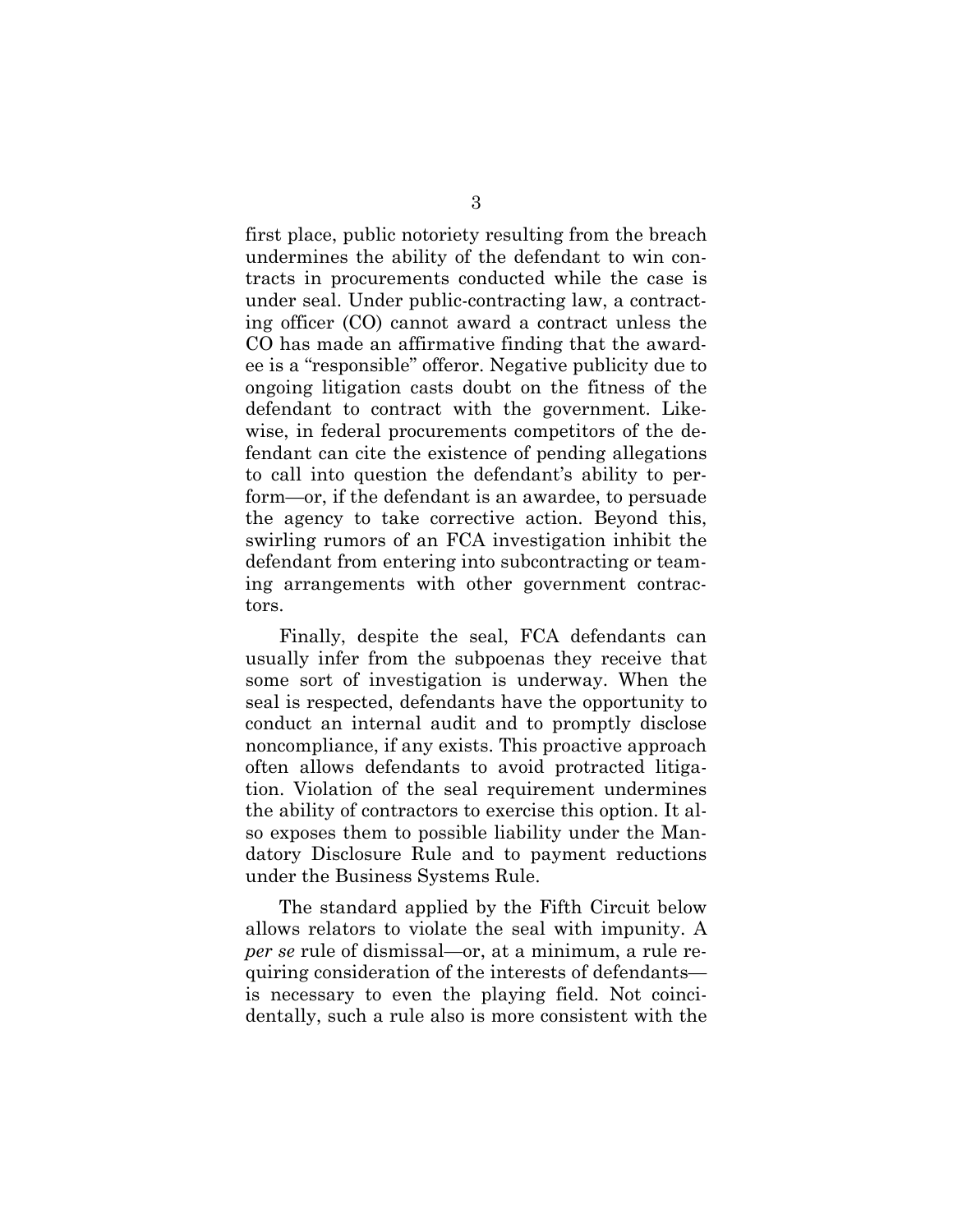text, purpose, and history of the FCA's seal provision than the Fifth Circuit's standard.

#### <span id="page-9-0"></span>**ARGUMENT**

#### **A. The Seal Requirement Protects The Interests Of Defendants In FCA Actions**

The FCA authorizes both the U.S. Attorney General (AG) and private relators to file civil actions against anyone that "knowingly presents, or causes to be presented," a "false or fraudulent claim" to the U.S. government. 31 U.S.C. § 3729(a). In the case of suits by the AG, the FCA provides considerable leeway. The FCA simply directs the AG to investigate "diligently" any suspected FCA violation. 31 U.S.C. § 3730(a). If the investigation shows that a person has violated the Act, the AG is then authorized to "bring a civil action" in federal court. *Id*. No specific time restriction is imposed on DOJ's ability to carry out investigations. As a practical matter, it is free to investigate until the expiration of the FCA's statute of limitations—which, depending on the circumstances, is six to ten years, see 31 U.S.C. § 3731(b).

The FCA is far more prescriptive in the case of suits brought by qui tam relators "in the name of the Government." 31 U.S.C. § 3730(b)(1). As relevant here, the Act contains three mandates for *qui tam* actions. First, the complaint "shall be filed in camera." § 3730(b)(2). Second, it "shall remain under seal for at least 60 days," although the government can move for extensions of time for "good cause."  $\S 3730(b)(2)$ , (3). Third, the complaint "shall not be served on defendant until the court so orders."  $§ 3730(b)(2).$ 

These requirements complement one another. On the one hand, the delay in service of the complaint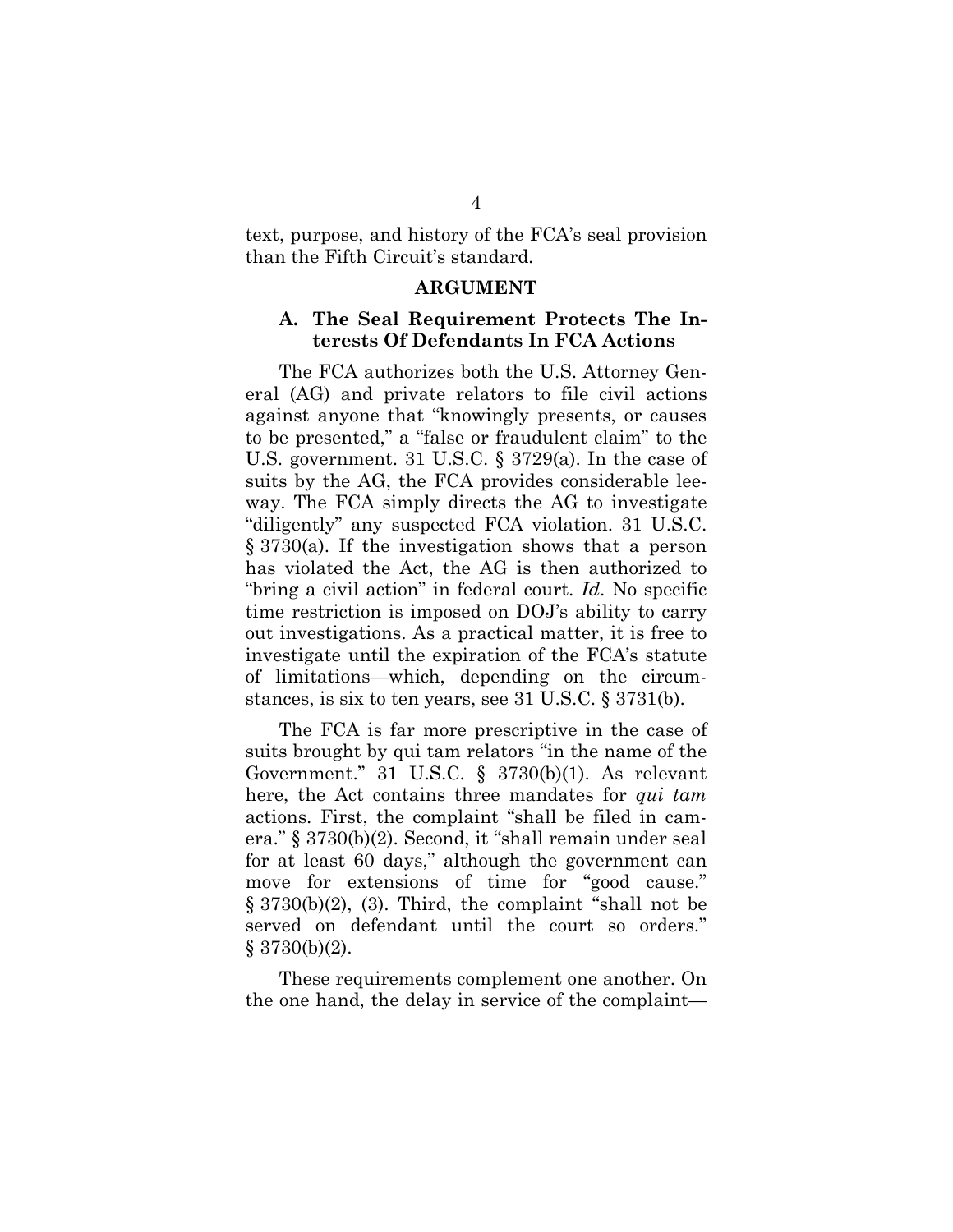and the specific allegations therein—affords DOJ an opportunity to investigate the allegations and to decide whether to intervene in the case. In carrying out its investigation, the government has a number of options. It can cause the issuance of subpoenas through the Office of the Inspector General (OIG) of the agency allegedly harmed by the defendant. 5 U.S.C. App. 3 § 6. Alternatively, the AG can issue civil investigative demands (CIDs) to the subject of the investigation, requiring it to produce documents, answer written interrogatories, or provide oral testimony. 31 U.S.C. § 3733. Once the government elects to intervene in the pending action, however, DOJ loses the ability to use this powerful tool. See 31 U.S.C. § 3733(a)(1) (AG may issue CIDs only "before commencing a civil proceeding \* \* \* or making an election" to intervene in a pending *qui tam* action).[2](#page-10-0) On the other hand, the requirement that the complaint be filed in camera serves to allow DOJ to retain control over the investigation by withholding information from the defendant and to keep the complaint out of the public eye.

This view of the statute is confirmed by the legislative history. The Senate Report, in particular, makes clear that the seal requirement was added for four reasons: (1) in response to the concern, expressed by DOJ, that a public filing could potentially "tip off investigation targets" in parallel criminal proceedings; (2) "to allow the Government an ade-

<span id="page-10-0"></span><sup>2</sup> In this regard, the involvement of a relator places DOJ at a disadvantage, because it requires DOJ to seek extensions of time in order to pursue its investigation once the 60 days have elapsed. See Joel D. Hesch, *It Takes Time: The Need to Extend the Seal Period for Qui Tam Complaints Filed Under the False Claims Ac*t, 38 SEATTLE U. L. REV. 901, 914-919 (2015).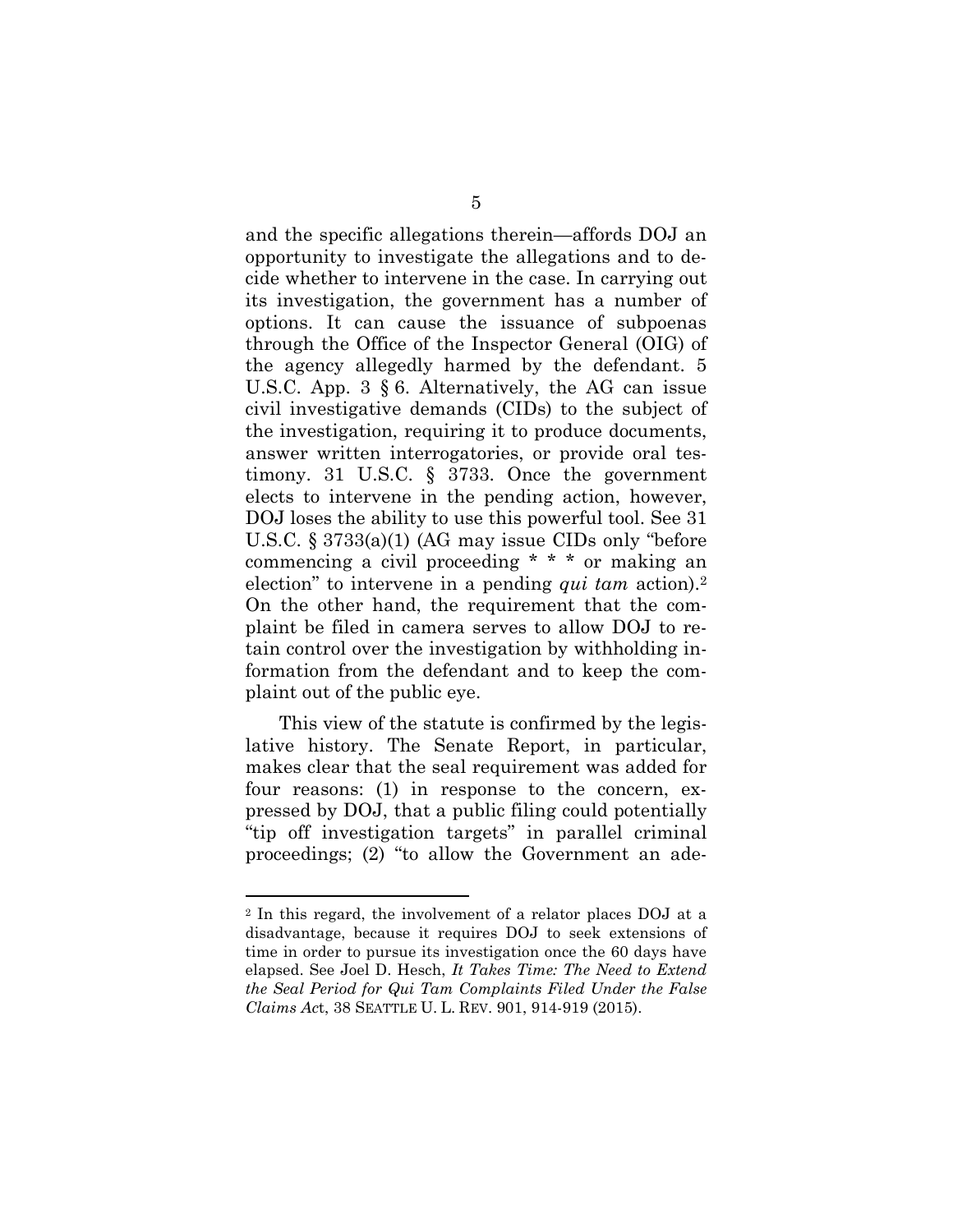quate opportunity to fully evaluate the private enforcement suit and determine \* \* \* if that suit involves matters the Government is already investigating"; (3) to determine "whether it is in the Government's interest to intervene and take over the civil action"; and (4) to "protect $[]$ \*\*\* the defendant's interests." S. Rep. No. 99–345, at 24 (1986).

### **B. Failure To Enforce The Seal Requirement Exposes FCA Defendants to Reputational Harm And Pressure To Settle**

Although the legislative history does not specify which interests of the defendant are at stake, the courts have explained that one purpose of the seal requirement is "*to protect the reputation of a defendant* in that the defendant is named in a fraud action brought in the name of the United States, but the United States has not yet decided whether to intervene." *ACLU* v. *Holder*, 673 F.3d 245, 250 (4th Cir. 2011) (emphasis added); see also *U.S. ex rel. Pilon* v. *Martin Marietta Corp*., 60 F.3d 995, 999 (2d Cir. 1995) ("[A] defendant's reputation is protected \* \* \* when a meritless *qui tam* action is filed, because the public will know that the government had an opportunity to review the claims but elected not to pursue them"). Violation of the seal is especially prejudicial to defendants because it exposes them to hostile news coverage while leaving them powerless to make an effective response—given that their access to the complaint is barred by the seal. The magnitude of FCA judgments, the high cost of defending against FCA suits, and the length of time in which most cases are kept under seal all create a strong incentive to settle, which can be exploited by unscrupulous relators.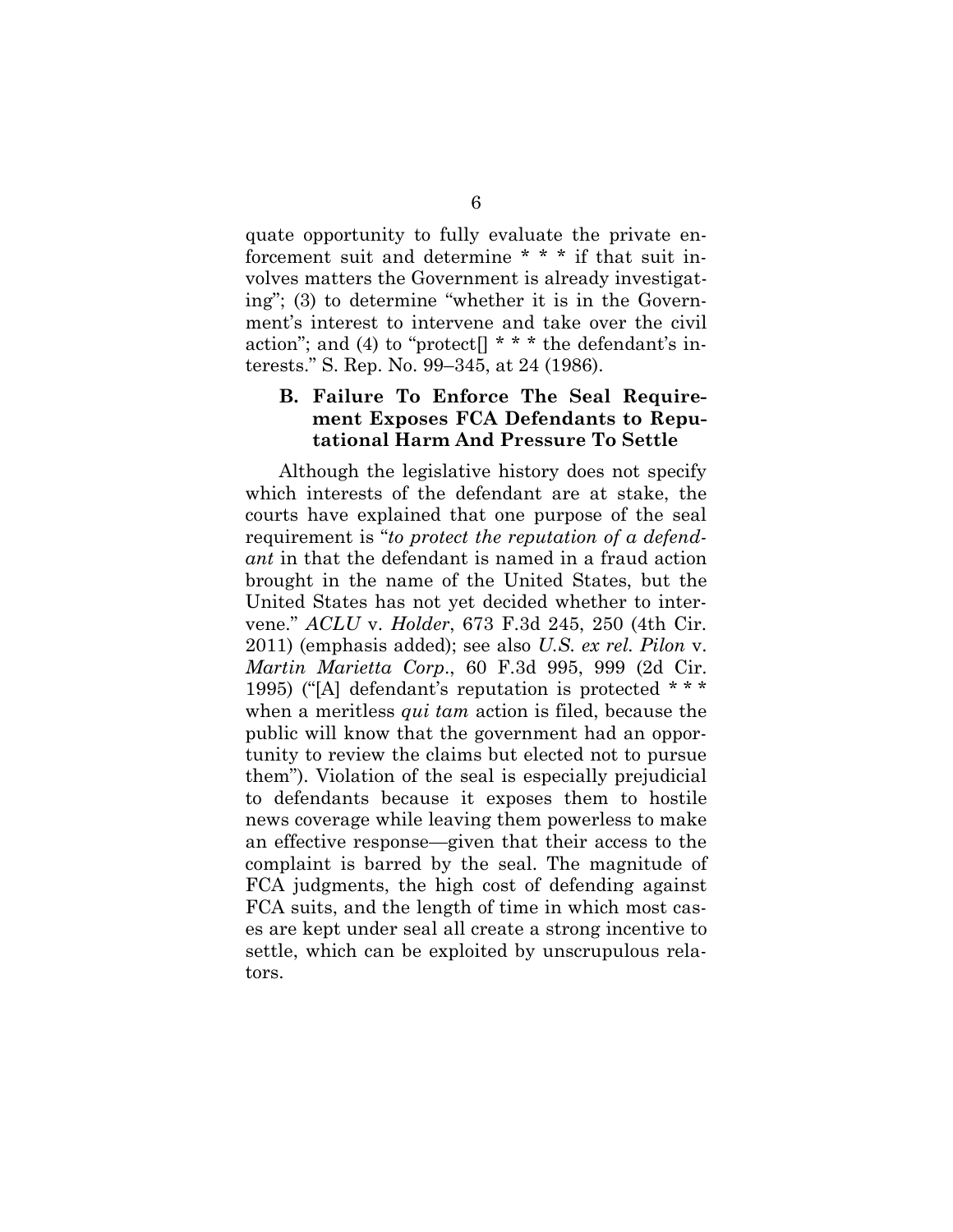Contrary to the history and purpose of the seal provision discussed above, the balancing test applied by the Fifth Circuit does not give any consideration at all to the interests of the defendant, and it allows relators to violate the seal without incurring any consequences. This result is especially troubling for two reasons.

*First*, FCA litigation has skyrocketed since the 1986 amendments to the law—from 30 *qui tam* suits filed in 1987, to 269 in 1995, to 406 in 2005, to 632 in 2015. Total *qui tam* settlements and judgments have likewise soared—from \$0 in 1987, to \$2.3 million in 1988, to \$240.6 million in 1995, to \$1.16 billion in 2005, to \$2.91 billion in 2015. All told, the United States has collected \$33.23 billion in *qui tam* settlements and judgments since 1987. See US Department of Justice, Civil Division, Fraud Statistics— Overview, at \*1-2 (Nov. 23, 2015), available at [https://www.justice.gov/opa/file/796866/download.](https://www.justice.gov/opa/file/796866/download)

FCA awards are set to increase dramatically this year, as federal agencies raise FCA civil penalties in response to the Civil Penalties Inflation Improvement Act, codified as Section 701 of the Bipartisan Budget Act of 2015, 28 U.S.C. § 2461. DOJ recently issued an interim final rule that raises the minimum per-claim penalty under the FCA from \$5,500 to \$10,781, and the maximum per-claim penalty from \$11,000 to \$21,563. These changes became effective on August 1, 2016, and apply to violations occurring after November 2, 2015. See Civil Monetary Penalties Inflation Adjustment, 81 Fed. Reg. 42,491, 42,498 (June 30, 2016) (interim final rule). This increase is particularly significant because, quite often,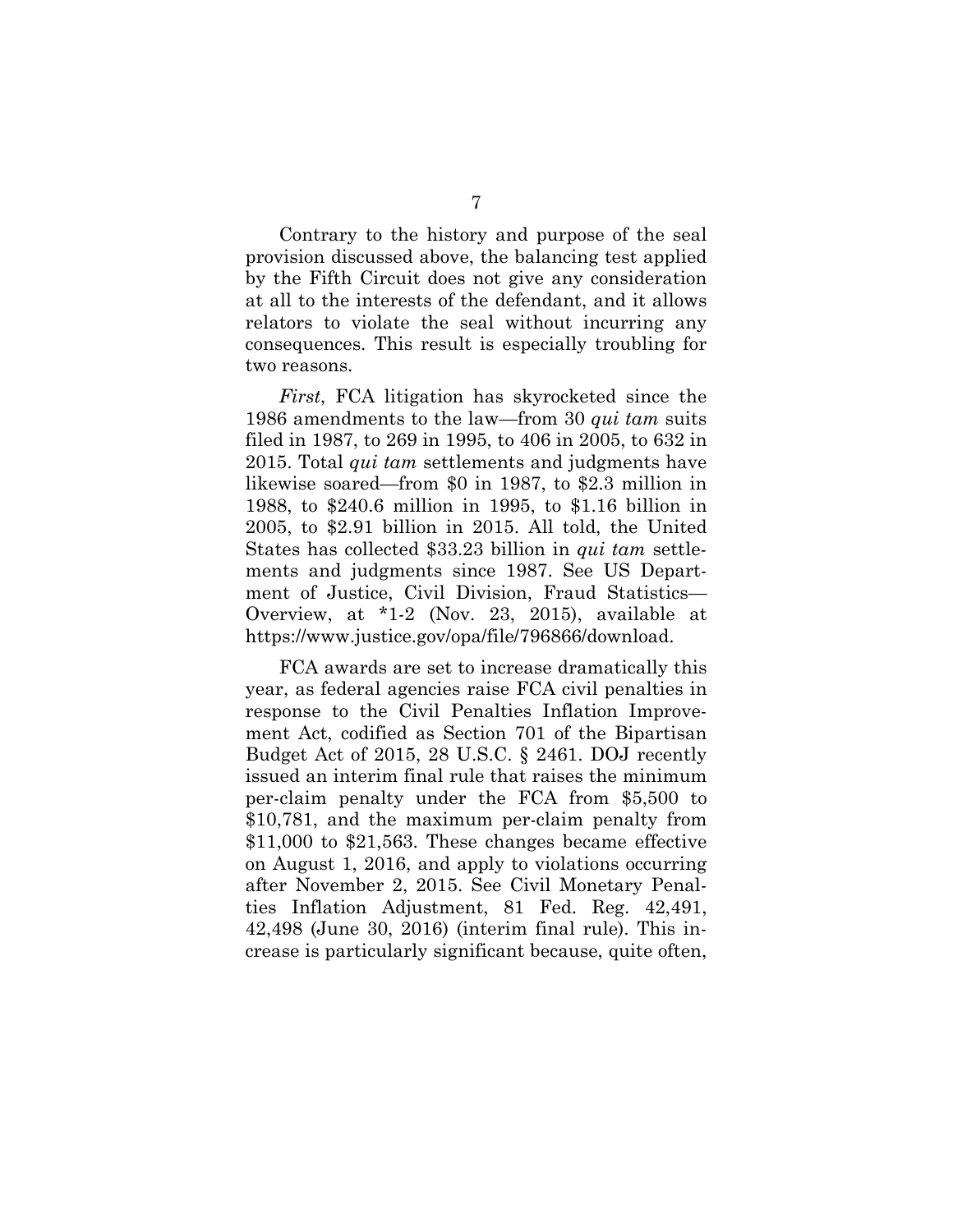actual damage to the government is non-existent or difficult to prove.[3](#page-13-0)

Given the size of FCA awards, rumors of a pending lawsuit or ongoing investigation not only raise questions about the integrity of the defendant's business practices, but can cast doubt on its future solvency.

*Second*, FCA complaints are often kept under seal for several years. Although 31 U.S.C. § 3730(b)(2) requires the government to show "good cause" to obtain an extension of the seal beyond the 60-day minimum, such extensions are routinely granted. Indeed, according to a recent study, FCA cases are held under seal for a mean of nearly 600 days and a median of 437 days after initial filing. See David Kwok, *Evidence from the False Claims Act: Does Private Enforcement Attract Excessive Litigation?*, 42 PUB. CONT. L. J. 225, 246 (2013). In cases in which the government eventually elects to intervene, the typical time under seal is even longer: three years for "standard" cases and six years for "large and complex" ones. Hesch, *supra* note 2, at 917. In more extreme situations, the seal has lasted as long as 8 years.[4](#page-13-1)

<span id="page-13-0"></span><sup>3</sup> In one notable case, the relator chose to forego proof of actual damages and sued for penalties alone. The relator won a judgment of \$54 million but accepted a remittitur of \$24 million. Although the district court ruled that the penalty violated the Eighth Amendment, the Fourth Circuit reversed and reinstated the award. *U.S. ex rel. Bunk* v. *Gosselin World Wide Moving, N.V*., 741 F.3d 390, 395 (4th Cir. 2013).

<span id="page-13-1"></span><sup>4</sup> For instance, in 2012 a company agreed to settle allegations that it had unlawfully promoted certain prescription drugs and engaged in false price-reporting practices. The settlement resolved four consolidated FCA suits, the first of which had been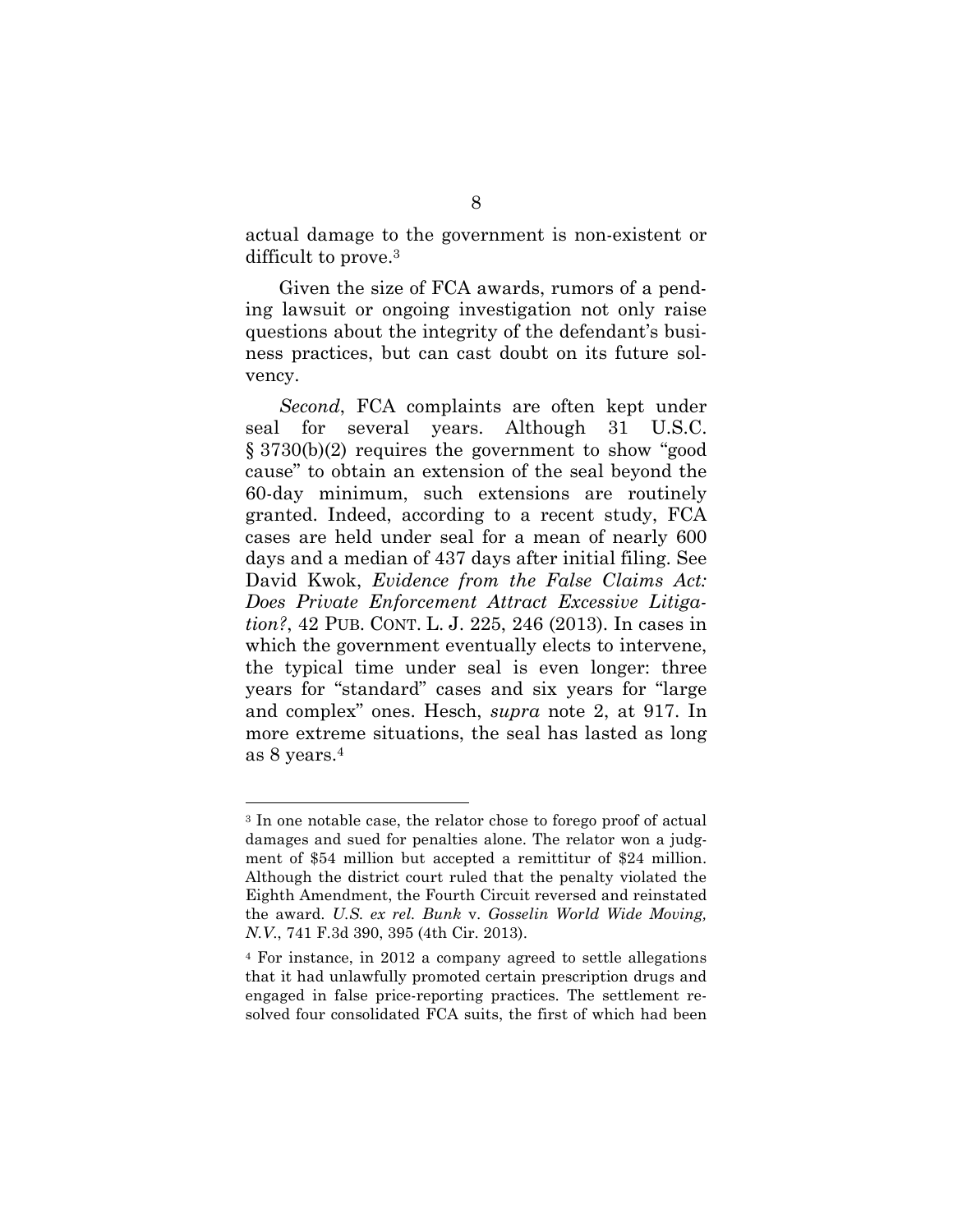In combination with the magnitude of potential damages and the cost of defending an FCA suit, the extended duration of the seal gives relators an incentive to violate the seal and go public with their allegations, with the goal of forcing a settlement or pressuring DOJ to intervene in the case. A failure to consistently enforce the seal requirement creates an uneven playing field, one in which relators can violate the seal with impunity—even willfully, as in this case—secure in the knowledge that the breach will likely go unpunished.

### **C. Negative Publicity From Violation Of The Seal Requirement Places Government Contractors At A Competitive Disadvantage**

Although violation of the FCA's seal requirement is harmful to all defendants, it is uniquely detrimental to government contractors, because it places them at a competitive disadvantage in a number of different ways.

1. As an initial matter, the negative publicity caused by rumors of an FCA investigation can jeopardize a government contractor's ability to qualify as a "responsible" contractor, which is a prerequisite to doing business with the government.

filed in 2003. The government did not intervene until 2011. See US Department of Justice, *Press Release: GlaxoSmithKline to Plead Guilty and Pay \$3 Billion to Resolve Fraud Allegations and Failure to Report Safety Data* (July 2, 2012), available at https://www.justice.gov/opa/pr/glaxosmithkline-plead-guilty-and -pay-3-billion-resolve-fraud-allegations-and-failure-report; also Consolidated Settlement Agreement in *U.S. ex rel. Thorpe* v. *GlaxoSmithKline LLC,* No. 11-cv-10398 (D. Mass. July 2, 2012), at 1-2, available at https://www.justice.gov/sites/default/ files/opa/legacy/2012/07/02/plea-ex-b.pdf.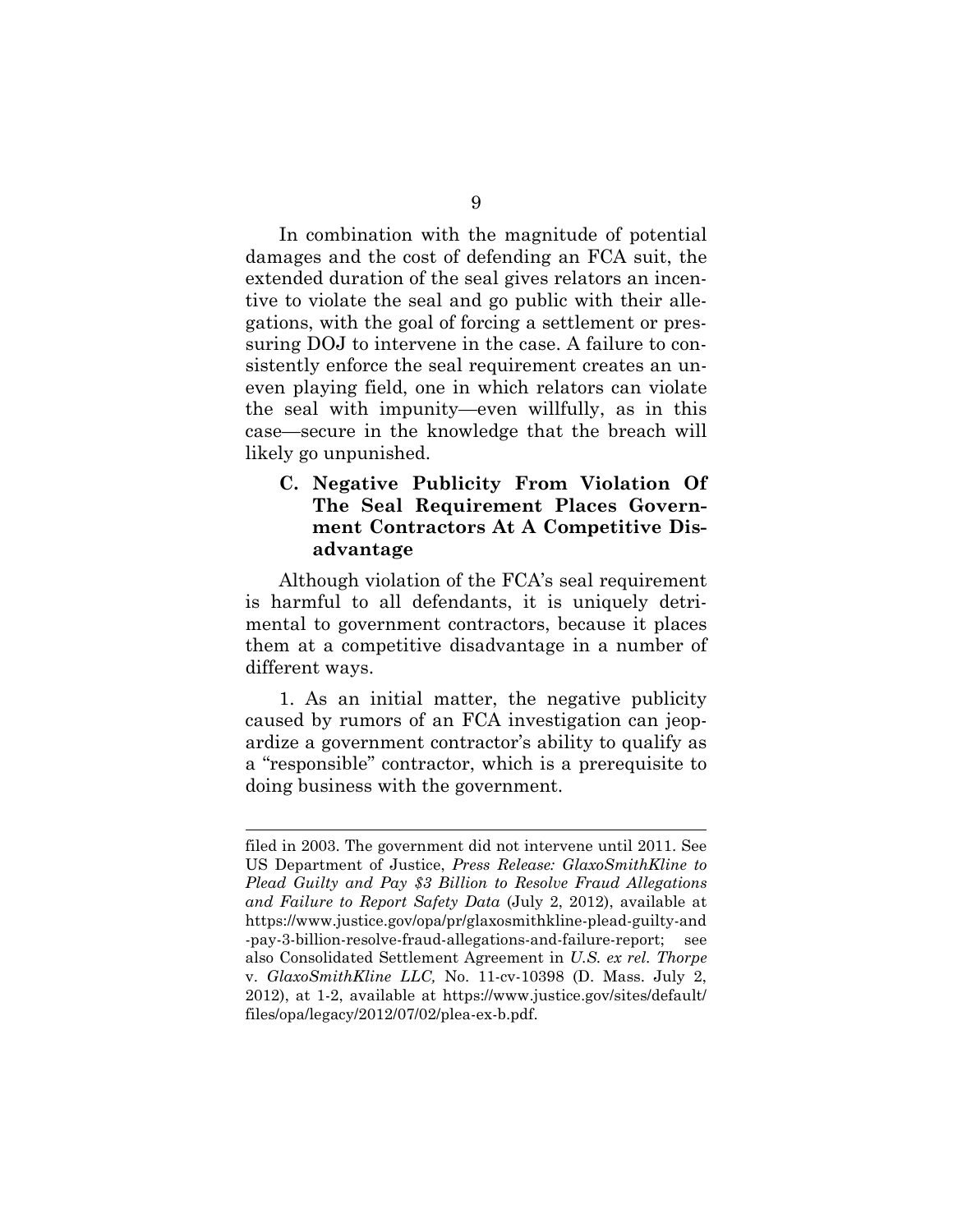It is a general principle of government contracting that the federal government may conduct business only with "responsible" contractors. FAR 9.103(a), 48 C.F.R. § 9.103(a). In fact, before awarding a contract the CO must "make an affirmative determination of responsibility." FAR 9.103(b), 48 C.F.R. § 9.103(b). Because responsibility determinations are largely a matter of judgment, COs generally have broad discretion in making them. See, *e.g., John C. Grimberg Co.* v. *United States*, 185 F.3d 1297, 1303 (Fed. Cir. 1999); *Trilon Educ. Corp.* v. *United States*, 578 F.2d 1356, 1358 (Ct. Cl. 1978).

"To be determined responsible," a contractor must, among other things, "[h]ave adequate financial resources to perform the contract, or the ability to obtain them"; "[h]ave a satisfactory record of integrity and business ethics"; and "[h]ave the necessary organization, experience, accounting and operational controls, and technical skills, or the ability to obtain them." FAR 9.104–1, 48 C.F.R. § 9.104-1. Pending FCA allegations cast doubt on a contractor's ability to satisfy each of these basic prerequisites. For instance, a large settlement or judgment could deprive a contractor of the financial resources required to carry out a contract. Similarly, a pending FCA suit calls into question the contractor's integrity and business ethics, as well as its accounting and operational controls.

Knowledge of a pending FCA action could influence the CO's judgment about the fitness of a contractor that is a small or medium-sized business with only a short history of contracting with the government. Since COs have wide discretion in making responsibility findings, a finding of non-responsibility would be very difficult to challenge. Likewise, if the award decision is a "close call" between two or more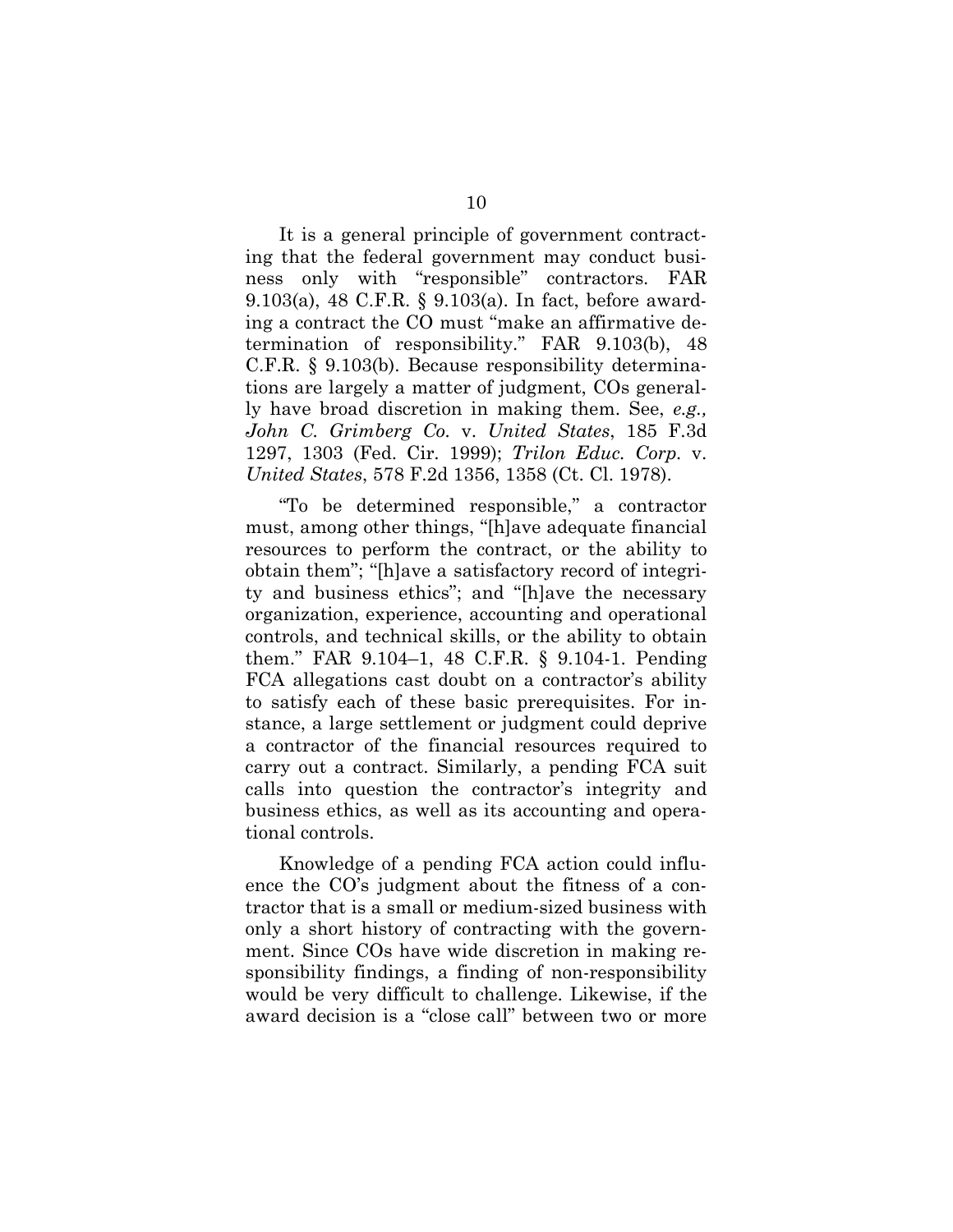contractors, knowledge that one of the offerors is facing a potentially catastrophic judgment or settlement could tip the scale in favor of another offeror. In such circumstances, a contractor's ability to defend itself is severely limited, as its knowledge of the specific allegations is necessarily partial or speculative.

2. There are two other ways in which violation of the FCA's seal requirement places government contractors at a competitive disadvantage.

*First,* ill-gotten knowledge of FCA suits provides competitors with a basis for filing bid protests against the defendant-awardee. In a number of cases, disappointed offerors have filed bid protests before the Government Accountability Office (GAO) alleging, among other things, that the agency failed to give due consideration to pending FCA litigation in evaluating an offeror's past performance and responsibility. In one case, for example, the GAO sustained a protest challenging the CO's affirmative determination of the awardee's responsibility on the ground that the CO had ignored information about a pending FCA suit against the awardee. *FCi Fed., Inc*., B-408558.4-6 (Oct. 20, 2014), 2014 CPD P 308, at 5-8; see also *Dyncorp Int'l LLC*, B-411465 (Aug. 4, 2015), 2015 CPD P 228, at 14 (denying a protest on the ground that the agency had complied with the evaluation criteria for past performance); *Glob. Integrated Sec. (USA) Inc*., B-408916.6 (Sept. 30, 2015), 2015 CPD P 305, at 2 (denying reconsideration on the ground that the protester failed to raise new facts or legal arguments).

*Second*, knowledge of FCA litigation hinders contractors from entering into teaming or subcontracting agreements. In order to enter into such an agreement, contractors are typically required to dis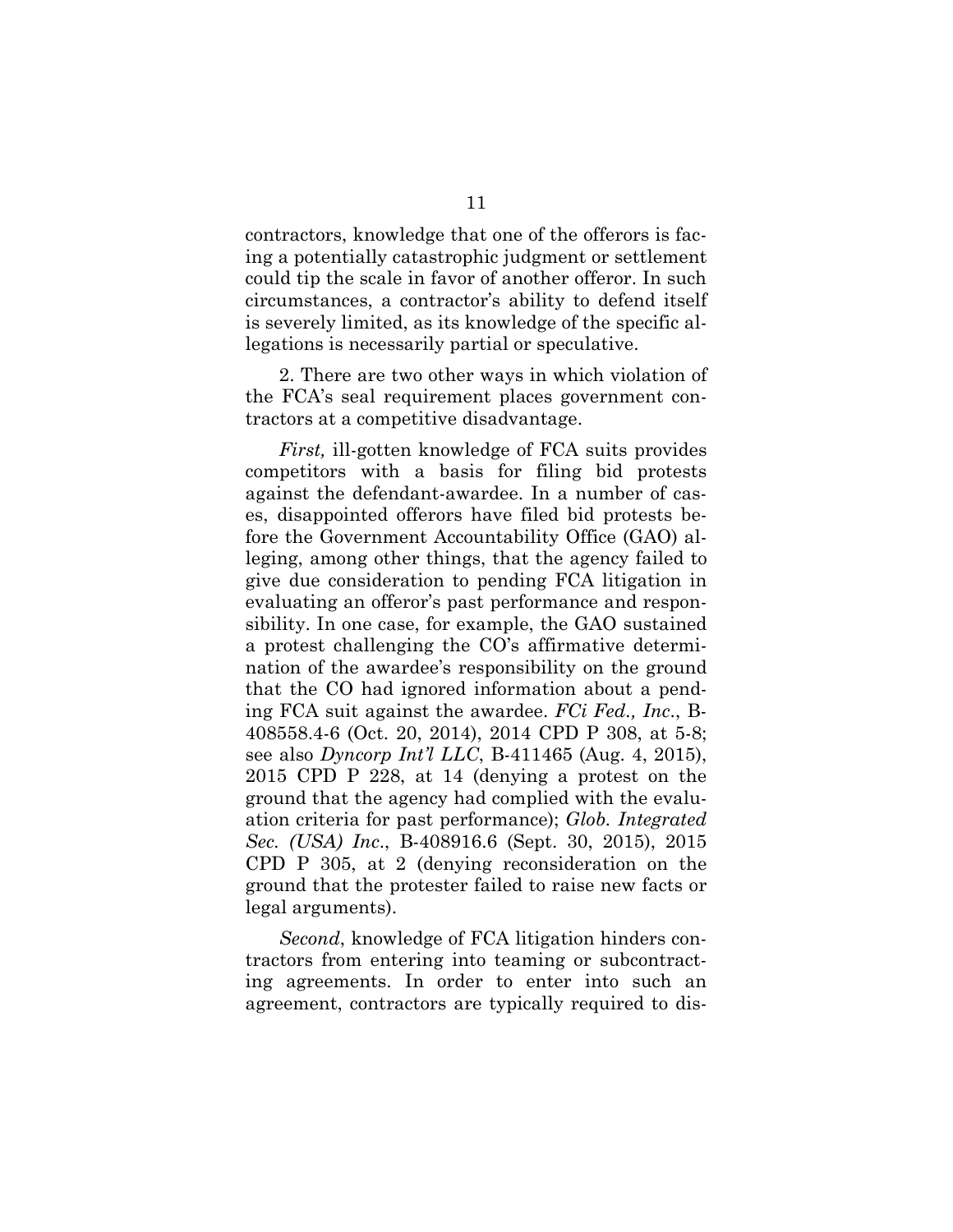close the existence of any ongoing litigation. If the relator violates the seal and announces a case before the defendant is even aware of an ongoing investigation, the defendant is caught flat-footed and risks providing either erroneous or unhelpful information in response to inquiries about the litigation. If it becomes known within the contracting community that a business is facing an FCA lawsuit, other contractors may be reluctant to enter into a teaming or subcontracting agreement, especially if the defendant in question is unaware of the nature of the allegations or the magnitude of possible damages.

### **D. Violation Of The Seal Requirement Inhibits The Ability Of Government Contractors To Obtain An Equitable Settlement And Exposes Them To Liability For Failure To Disclose**

Typically, when a government contractor receives a subpoena from OIG or a CID from DOJ, the contractor can infer that something is afoot and begin an internal investigation, even if it has no knowledge that an FCA suit has been filed. If the internal investigation reveals potential FCA violations, the contractor must, under the Mandatory Disclosure Rule discussed below, immediately disclose any issues to the CO and agency OIG. The internal investigation also enables a contractor to have a better command of the facts and, if necessary, negotiate a settlement. In 2011, for example, a company successfully negotiated a settlement that released it from *all* the allegations the relator had made in its complaint—before the government had even decided whether to intervene. See Settlement Agreement in *U.S. ex rel. Garofolo* v. *FedEx Corp.,* No. 06-0815 (D.D.C. Apr. 29, 2011), available at [http://legaltimes.](http://legaltimes.typepad.com/files/fedex-civil-settlement.pdf)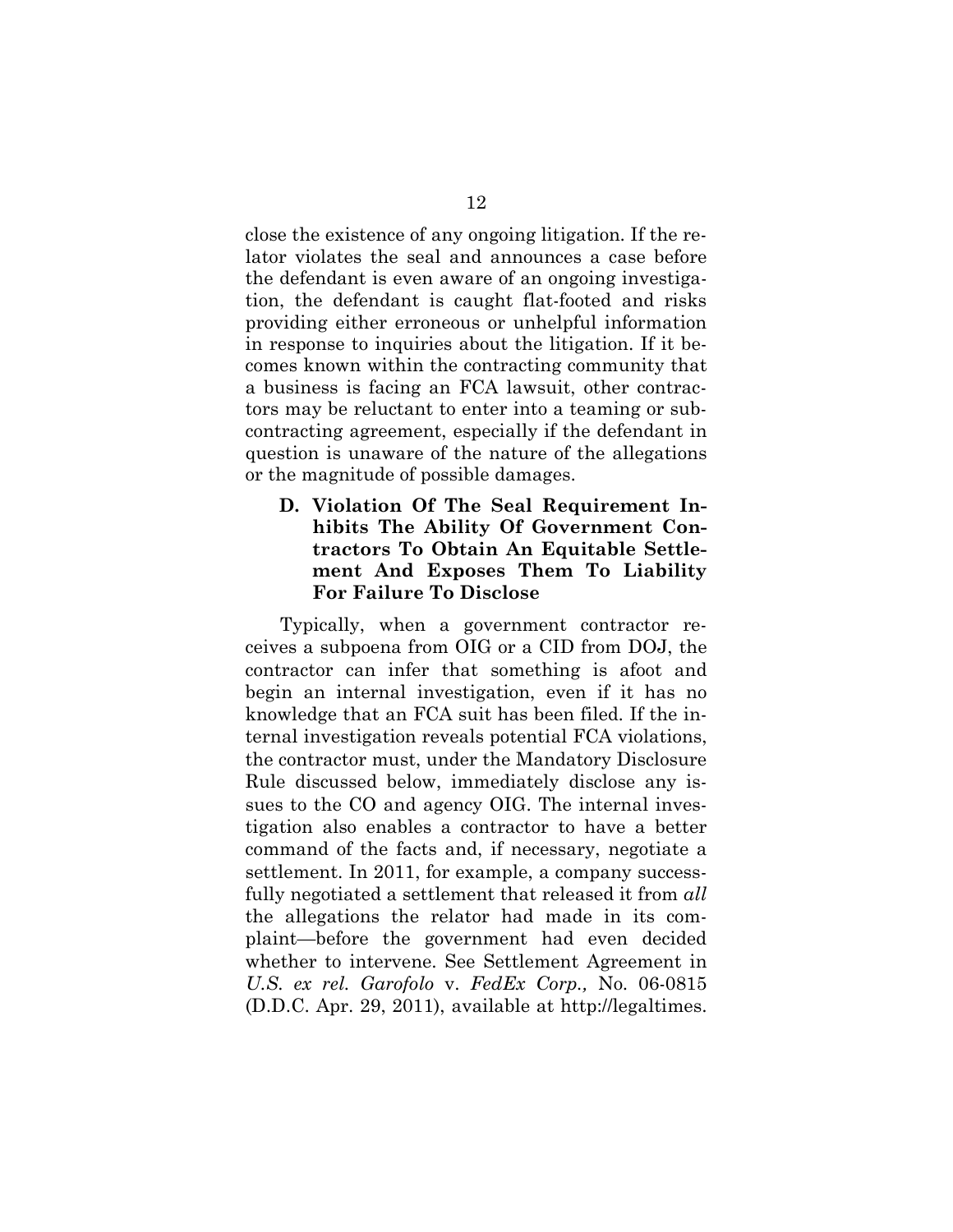[typepad.com/files/fedex-civil-settlement.pdf; see also](http://legaltimes.typepad.com/files/fedex-civil-settlement.pdf) 31 U.S.C. § 3739(c)(2) (authorizing government to settle or dismiss any *qui tam* complaint notwithstanding any objection by relator). When a pending FCA lawsuit becomes public due to the breach of the seal, the contactor loses the ability to take steps to manage its own issues and make necessary discoveries.

Breach of the seal not only short-circuits the settlement process, but can also expose the contractor to liability under the Mandatory Disclosure Rule. This rule requires contractors to make timely disclosure to the agency OIG of "credible evidence" of any violation of "Federal criminal law involving fraud, conflict of interest, bribery, or gratuity," or "a violation of the civil False Claims Act." FAR 52.203-13, 48 C.F.R. § 52.203-13; see Contractor Business Ethics Compliance Program and Disclosure Requirements, 73 Fed. Reg. 67064 (Nov. 12, 2008) (final rule). The consequences of violating the Mandatory Disclosure Rule can be severe—the failure to make a required disclosure of a criminal or FCA violation is cause for suspension or debarment, which means that the contractor is ineligible to participate in federal procurements for one to three years. *See* FAR 9.407-2(a)(8), 48 C.F.R. § 9.407-2(a)(8) (suspension); FAR 9.406- 2(b)(vi), 48 C.F.R. § 9.406-2(b)(vi) (debarment). The list of businesses suspended and debarred by the federal government is public. Contractors on that list are likely to face similar actions by state and local governments.

While it may be impossible for large businesses to be immediately aware of all the misdeeds of their employees, early revelation of an FCA investigation can be damaging. If the agency debarment official